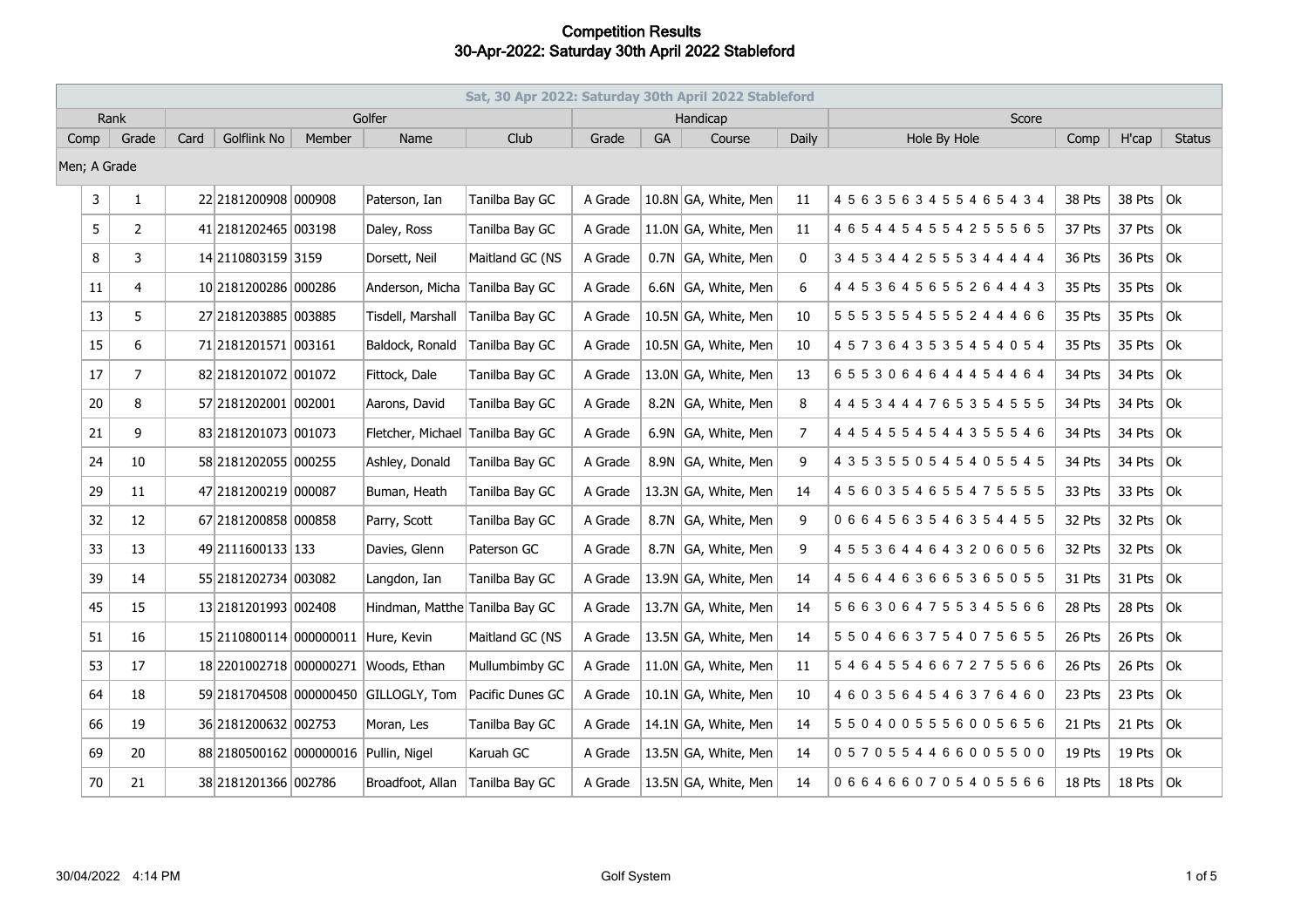| Rank           |                | Golfer |                                   |        |                                         |                |                |           | Handicap             |       | Score                           |        |                   |               |
|----------------|----------------|--------|-----------------------------------|--------|-----------------------------------------|----------------|----------------|-----------|----------------------|-------|---------------------------------|--------|-------------------|---------------|
| Comp           | Grade          | Card   | Golflink No                       | Member | Name                                    | Club           | Grade          | <b>GA</b> | Course               | Daily | Hole By Hole                    | Comp   | H'cap             | <b>Status</b> |
| Men; B Grade   |                |        |                                   |        |                                         |                |                |           |                      |       |                                 |        |                   |               |
| $\mathbf{1}$   | $\mathbf{1}$   |        | 30 2181202607 001453              |        | Jamieson, David                         | Tanilba Bay GC | <b>B</b> Grade |           | 19.1N GA, White, Men | 20    | 5 5 6 3 5 4 3 7 6 5 3 5 5 5 4 5 | 41 Pts | 41 Pts $ 0k $     |               |
| $\overline{4}$ | $\overline{2}$ |        | 86 2110600200 000000020 Cox, Neil |        |                                         | Dungog GC      | <b>B</b> Grade |           | 18.2N GA, White, Men | 19    | 5 5 5 4 5 4 5 0 4 5 4 5 6 5 4 6 | 37 Pts | 37 Pts $ Ok $     |               |
| $\overline{7}$ | 3              |        |                                   |        | 50 2111600269 000000026 Mckinnon, Allan | Paterson GC    | <b>B</b> Grade |           | 15.7N GA, White, Men | 16    | 5 6 6 3 5 4 4 7 5 4 3 6 5 5 0 5 | 36 Pts | 36 Pts $\vert$ Ok |               |
| 9              | 4              |        | 68 2181202348 002851              |        | Ritchie, Alfred                         | Tanilba Bay GC | <b>B</b> Grade |           | 19.2N GA, White, Men | 20    | 5 5 6 4 0 5 5 7 5 4 3 6 5 5 6 5 | 35 Pts | 35 Pts $ $ Ok     |               |
| 10             | 5              |        | 66 2181203513 003513              |        | Williams, Michael Tanilba Bay GC        |                | B Grade        |           | 18.7N GA, White, Men | 19    | 0572504655455655                | 35 Pts | 35 Pts $ $ Ok     |               |
| 16             | 6              |        |                                   |        | 87 2110600137 000000013 Flannery, Mark  | Dungog GC      | <b>B</b> Grade |           | 18.5N GA, White, Men | 19    | 4 4 6 3 5 6 4 6 5 5 3 7 5 0 4 7 | 35 Pts | 35 Pts $ Ok $     |               |
| 22             | $\overline{7}$ |        | 23 2181203355 003355              |        | Treharne, Larry                         | Tanilba Bay GC | <b>B</b> Grade |           | 19.8N GA, White, Men | 21    | 5 6 6 2 5 6 3 6 6 6 4 7 7 6 4 5 | 34 Pts | 34 Pts $\vert$ Ok |               |
| 23             | 8              |        | 8 2181201921 001921               |        | Wheeler, Jamie                          | Tanilba Bay GC | <b>B</b> Grade |           | 14.3N GA, White, Men | 15    | 5 5 5 3 6 6 4 4 5 5 3 6 6 4 5 6 | 34 Pts | 34 Pts $\vert$ Ok |               |
| 25             | 9              |        | 19 2181200717 002978              |        | Richards, Philip                        | Tanilba Bay GC | <b>B</b> Grade |           | 15.5N GA, White, Men | 16    | 5 5 7 3 0 0 4 6 5 4 4 6 5 5 4 5 | 33 Pts | 33 Pts $ Ok $     |               |
| 26             | 10             |        | 21 2181200055 002386              |        | Gresham, John                           | Tanilba Bay GC | <b>B</b> Grade |           | 19.9N GA, White, Men | 21    | 0564563066305465                | 33 Pts | 33 Pts $ Ok $     |               |
| 28             | 11             |        | 26 2181200850 000850              |        | Coote, David                            | Tanilba Bay GC | <b>B</b> Grade |           | 15.2N GA, White, Men | 16    | 5 6 5 3 5 5 5 6 5 6 3 5 7 5 0 5 | 33 Pts | 33 Pts $ $ Ok     |               |
| 30             | 12             |        | 12 2181202810 002810              |        | Prater, Jimmy                           | Tanilba Bay GC | <b>B</b> Grade |           | 19.5N GA, White, Men | 20    | 7573674656356565                | 32 Pts | 32 Pts $ $ Ok     |               |
| 31             | 13             |        | 4 2181200310 000310               |        | Chapman, Gary                           | Tanilba Bay GC | <b>B</b> Grade |           | 17.9N GA, White, Men | 19    | 6063053765364566                | 32 Pts | 32 Pts $ $ Ok     |               |
| 34             | 14             |        | 43 2181202596 002159              |        | Clayton, John                           | Tanilba Bay GC | B Grade        |           | 15.1N GA, White, Men | 15    | 0564463706365464                | 31 Pts | 31 Pts $ 0k $     |               |
| 41             | 15             |        | 2 2181203455 003455               |        | Roach, Ian                              | Tanilba Bay GC | <b>B</b> Grade |           | 16.6N GA, White, Men | 17    | 5 6 6 4 4 0 4 6 5 5 0 7 5 5 5 0 | 30 Pts | 30 Pts $ Ok $     |               |
| 43             | 16             |        | 16 2181200881 002917              |        | Weir, Tony                              | Tanilba Bay GC | <b>B</b> Grade |           | 21.0N GA, White, Men | 22    | 5 6 7 5 6 7 0 7 0 5 4 6 6 4 5 5 | 29 Pts | 29 Pts $ Ok $     |               |
| 44             | 17             |        | 1 2181200211 001458               |        | Brown, Richard                          | Tanilba Bay GC | B Grade        |           | 20.6N GA, White, Men | 21    | 6603054665306565                | 29 Pts | 29 Pts $ Ok $     |               |
| 46             | 18             |        | 40 2181203213 003213              |        | Hartigan, Stephe Tanilba Bay GC         |                | <b>B</b> Grade |           | 19.5N GA, White, Men | 20    | 5 5 6 3 6 0 4 7 5 5 3 6 6 0 5 0 | 28 Pts | 28 Pts $ Ok$      |               |
| 49             | 19             |        | 37 2181202494 002763              |        | Nicoll, Anthony                         | Tanilba Bay GC | <b>B</b> Grade |           | 15.0N GA, White, Men | 15    | 6 6 0 3 0 5 4 6 6 5 4 6 5 5 5 4 | 27 Pts | 27 Pts $ Ok$      |               |
| 52             | 20             |        | 54 2181201134 000615              |        | Osborne, William Tanilba Bay GC         |                | <b>B</b> Grade |           | 21.0N GA, White, Men | 22    | 5 5 6 0 6 6 4 0 6 6 0 7 5 0 5 5 | 26 Pts | 26 Pts $\vert$ Ok |               |
| 56             | 21             |        | 3 2181200475 001631               |        | Irving, Geoffrey                        | Tanilba Bay GC | <b>B</b> Grade |           | 19.8N GA, White, Men | 21    | 4575064065460056                | 25 Pts | 25 Pts $ Ok $     |               |
| 57             | 22             |        | 9 2181202163 002163               |        | Herbert, Craig                          | Tanilba Bay GC | <b>B</b> Grade |           | 19.4N GA, White, Men | 20    | 5 6 6 0 5 6 3 0 5 0 3 6 6 6 5 0 | 25 Pts | 25 Pts $ $ Ok     |               |
| 60             | 23             |        | 35 2181200403 003387              |        | Hamson, Leslie                          | Tanilba Bay GC | <b>B</b> Grade |           | 20.9N GA, White, Men | 22    | 5003760760576466                | 23 Pts | 23 Pts $ Ok $     |               |
| 63             | 24             |        | 29 2181203838 003838              |        | Smithson, Jeffre                        | Tanilba Bay GC | B Grade        |           | 21.4N GA, White, Men | 22    | 5074664500506607                | 23 Pts | 23 Pts $ Ok $     |               |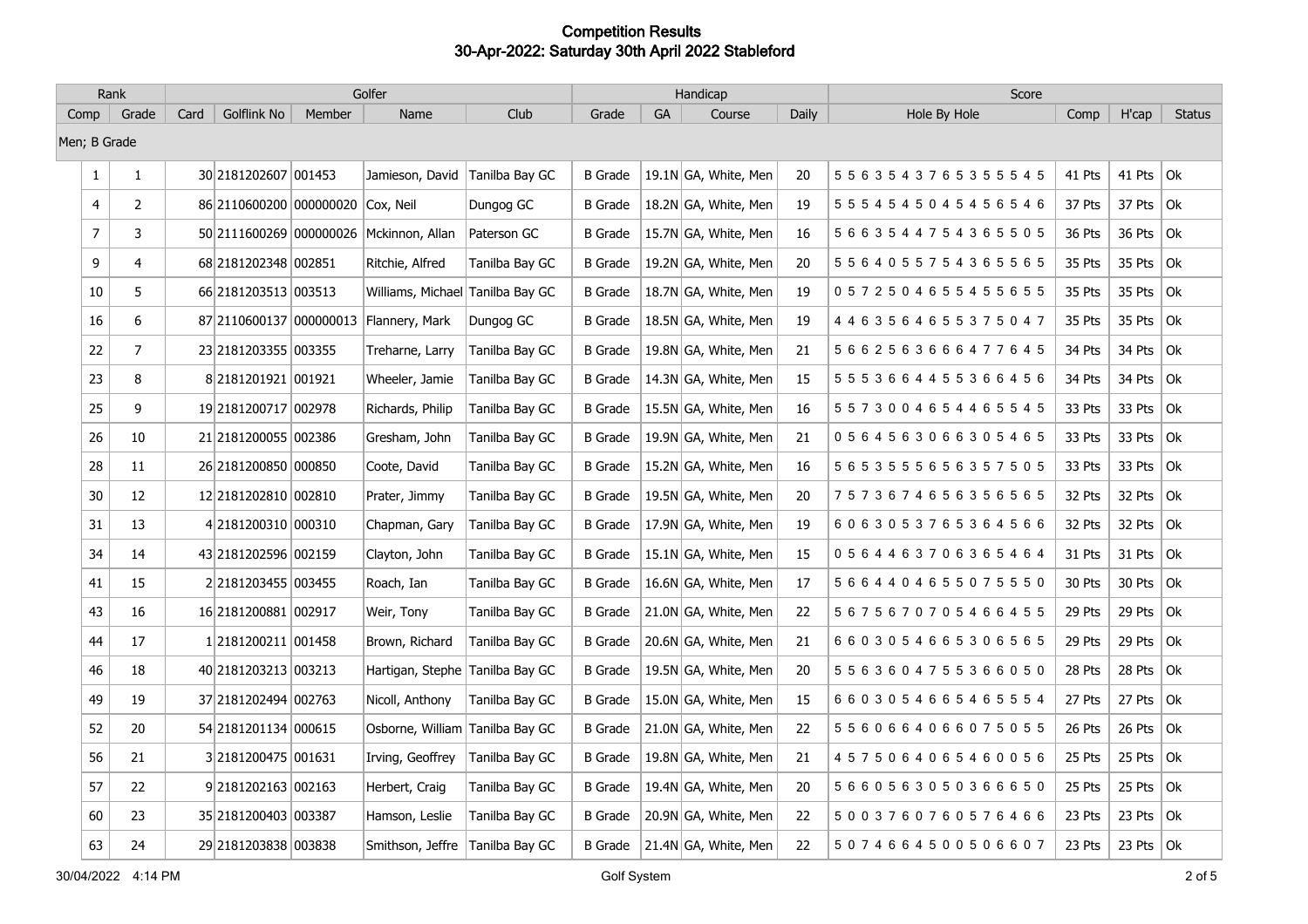|      | Rank  |      | Golfer      |        |                                    |                 |         |           | Handicap             |              | Score                                    |        |        |        |
|------|-------|------|-------------|--------|------------------------------------|-----------------|---------|-----------|----------------------|--------------|------------------------------------------|--------|--------|--------|
| Comp | Grade | Card | Golflink No | Member | Name                               | <b>Club</b>     | Grade   | <b>GA</b> | Course               | <b>Daily</b> | Hole By Hole                             | Comp   | H'cap  | Status |
| 68   | つに    | ו ∩ל |             |        | 2110803809 000000380 Horn, Darrell | Maitland GC (NS | B Grade |           | 21.5N GA, White, Men | າາ           | 666<br>666505<br>- ፍ- ሰ- <b>マ</b><br>-06 | 21 Pts | 21 Pts | Ok     |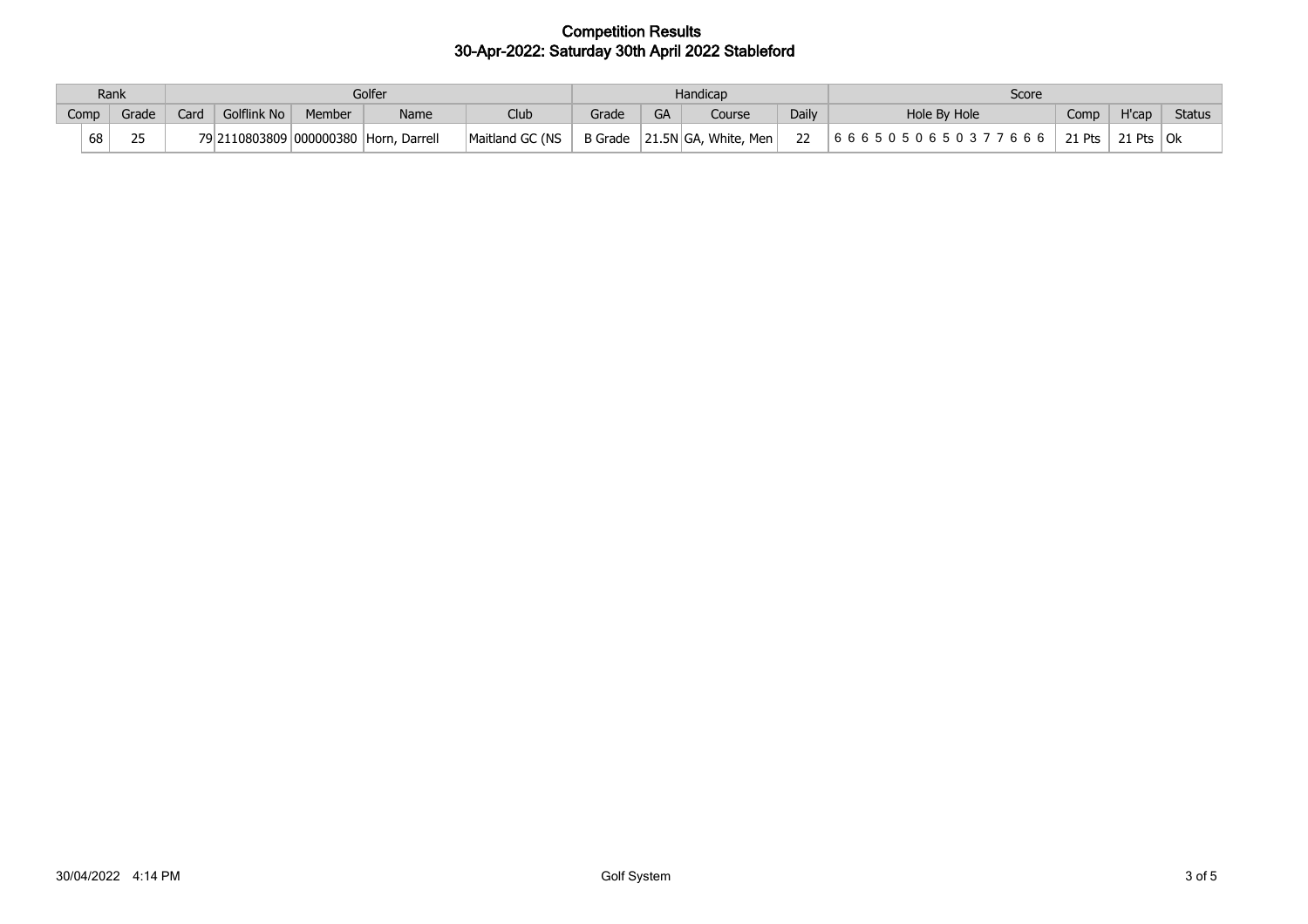| Rank           |                | Golfer |                         |        |                                 |                |         |           | Handicap             |       | Score                           |        |                   |               |
|----------------|----------------|--------|-------------------------|--------|---------------------------------|----------------|---------|-----------|----------------------|-------|---------------------------------|--------|-------------------|---------------|
| Comp           | Grade          | Card   | Golflink No             | Member | Name                            | Club           | Grade   | <b>GA</b> | Course               | Daily | Hole By Hole                    | Comp   | H'cap             | <b>Status</b> |
|                | Men; C Grade   |        |                         |        |                                 |                |         |           |                      |       |                                 |        |                   |               |
| $\overline{2}$ | $\mathbf{1}$   |        | 92 2181200440 000440    |        | Brown, Craig                    | Tanilba Bay GC | C Grade |           | 26.3N GA, White, Men | 28    | 6553674866376465                | 39 Pts | 39 Pts $ Ok $     |               |
| 6              | $\overline{2}$ |        | 6 2181201982 001982     |        | McDevitt, Dennis Tanilba Bay GC |                | C Grade |           | 22.5N GA, White, Men | 24    | 4604454655456507                | 37 Pts | 37 Pts $ Ok $     |               |
| 12             | 3              |        | 11 2181202795 002795    |        | Anderson, Warre Tanilba Bay GC  |                | C Grade |           | 23.8N GA, White, Men | 25    | 5684654756466655                | 35 Pts | 35 Pts $ $ Ok     |               |
| 14             | 4              |        | 28 2181201839 000501    |        | Martin, Edwin                   | Tanilba Bay GC | C Grade |           | 26.0N GA, White, Men | 27    | 6673565656377540                | 35 Pts | 35 Pts $ $ Ok     |               |
| 18             | 5              |        | 32 2181203101 003101    |        | McLeay, Scott                   | Tanilba Bay GC | C Grade |           | 22.2N GA, White, Men | 23    | 6554670640456556                | 34 Pts | 34 Pts $\vert$ Ok |               |
| 19             | 6              |        | 31 2181201277 001596    |        | Beesley, Peter                  | Tanilba Bay GC | C Grade |           | 33.0N GA, White, Men | 35    | 5774664067067646                | 34 Pts | 34 Pts            | $ $ Ok        |
| 27             | $\overline{7}$ |        | 39 2181202103 001594    |        | Robards, Stephe                 | Tanilba Bay GC | C Grade |           | 22.5N GA, White, Men | 24    | 0565764755456505                | 33 Pts | 33 Pts $ $ Ok     |               |
| 35             | 8              |        | 64 2181201326 001326    |        | Griffiths, Steven               | Tanilba Bay GC | C Grade |           | 26.8N GA, White, Men | 28    | 6 6 6 5 5 6 0 7 0 5 3 0 5 6 5 0 | 31 Pts | 31 Pts $\vert$ Ok |               |
| 36             | 9              |        | 65 2181201111 001111    |        | Lindup, Shane                   | Tanilba Bay GC | C Grade |           | 23.4N GA, White, Men | 24    | 6603003565454606                | 31 Pts | 31 Pts $ 0k $     |               |
| 37             | 10             |        | 44 2181200469 001627    |        | Hughes, Arthur                  | Tanilba Bay GC | C Grade |           | 25.8N GA, White, Men | 27    | 6574764766006045                | 31 Pts | 31 Pts            | $ $ Ok        |
| 38             | 11             |        | 34 2181200370 003158    |        | Guy, Robert                     | Tanilba Bay GC | C Grade |           | 29.4N GA, White, Men | 31    | 5764654076577657                | 31 Pts | 31 Pts            | Ok            |
| 42             | 12             |        | 7 2181200108 000108     |        | Sewell, Noel                    | Tanilba Bay GC | C Grade |           | 27.7N GA, White, Men | 29    | 4660664866506565                | 30 Pts | 30 Pts $\vert$ Ok |               |
| 47             | 13             |        | 70 2181200223 002422    |        | Burkett, Andrew                 | Tanilba Bay GC | C Grade |           | 21.8N GA, White, Men | 23    | 5 6 0 4 5 7 4 6 5 0 5 0 0 4 5 5 | 28 Pts | 28 Pts $ $ Ok     |               |
| 48             | 14             |        | 20 2181201205 003444    |        | Chisholm, Steph                 | Tanilba Bay GC | C Grade |           | 26.1N GA, White, Men | 27    | 0573774660460056                | 28 Pts | 28 Pts $ Ok $     |               |
| 50             | 15             |        | 24 2181201259 000058    |        | Porter, Bryan                   | Tanilba Bay GC | C Grade |           | 23.0N GA, White, Men | 24    | 5 6 0 3 7 5 5 7 5 6 3 0 7 0 6 6 | 27 Pts | 27 Pts $ Ok $     |               |
| 54             | 16             |        | 42 2181200875 002799    |        | Parkinson, Barry                | Tanilba Bay GC | C Grade |           | 28.5N GA, White, Men | 30    | 0464660777577560                | 26 Pts | 26 Pts $\vert$ Ok |               |
| 55             | 17             |        | 72 2181200276 003226    |        | Collins, Rod                    | Tanilba Bay GC | C Grade |           | 26.0N GA, White, Men | 27    | 5 6 0 0 7 7 4 7 6 5 3 6 6 0 6 7 | 25 Pts | 25 Pts $ Ok $     |               |
| 58             | 18             |        | 91 2181200214 000214    |        | Delphine, Michae Tanilba Bay GC |                | C Grade |           | 26.8N GA, White, Men | 28    | 6764504867005060                | 25 Pts | 25 Pts $ $ Ok     |               |
| 59             | 19             |        | 63 2181203052 003052    |        | Franey, Ben                     | Tanilba Bay GC | C Grade |           | 35.8N GA, White, Men | 36    | 6765706005070757                | 24 Pts | 24 Pts            | $ $ Ok        |
| 61             | 20             |        | 5 2181201712 001712     |        | Duers, Shane                    | Tanilba Bay GC | C Grade |           | 22.2N GA, White, Men | 23    | 0004055565057557                | 23 Pts | 23 Pts $ $ Ok     |               |
| 62             | 21             |        | 80 2111600130 000000013 |        | Hawes, Stephen                  | Paterson GC    | C Grade |           | 30.5N GA, White, Men | 32    | 0774705850380045                | 23 Pts | 23 Pts            | $ $ Ok        |
| 65             | 22             |        | 84 2181203011 003011    |        | Neilson, Iain                   | Tanilba Bay GC | C Grade |           | 24.4N GA, White, Men | 26    | 5080064566407067                | 22 Pts | 22 Pts            | Ok            |
| 67             | 23             |        | 56 2181200052 000052    |        | Harding, Mark                   | Tanilba Bay GC | C Grade |           | 24.3N GA, White, Men | 25    | 7560603000456407                | 21 Pts | 21 Pts $ 0k$      |               |